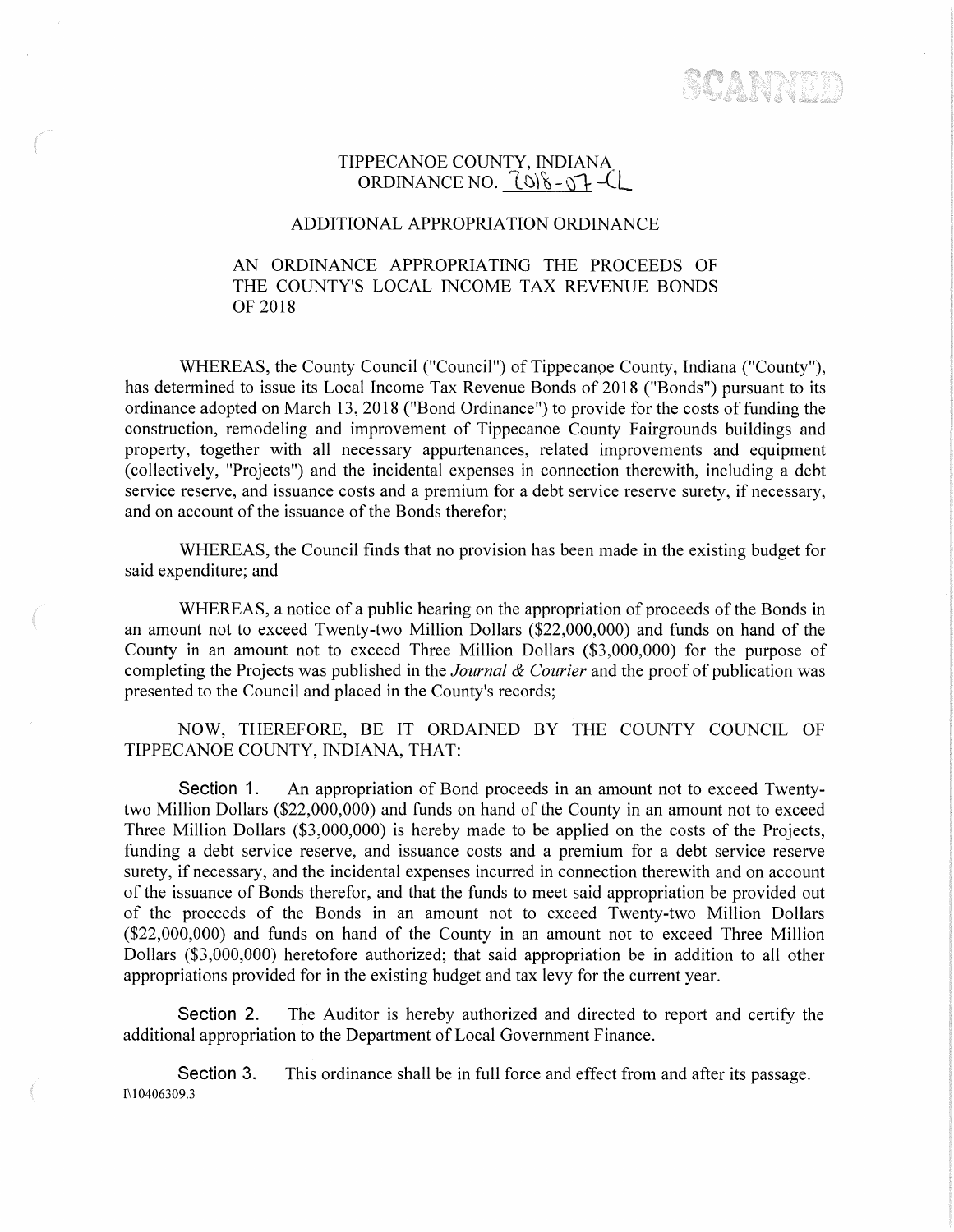Presented to the County Council of Tippecanoe County, Indiana, and read in full for the first time, and approved this 13th day of February, 2018, by the following vote:

> TIPPECANOE COUNTY COUNCIL  $Y_{es}$ An Basham, President ice President 'Br√an  $y_{es}$ Vicki Burch Kevin Underwood

> > Kathy yerno

David R. Williams

 $Y_{es}$ 

Yes

**VOTE** 

 $y_{es}$ 

 $Y_{es}$ 

 $\frac{1}{\sqrt{2}}$ 

Roland K. Winger

DC

ATTEST:

Robert Plantenga,

Auditor of Tippecanoe County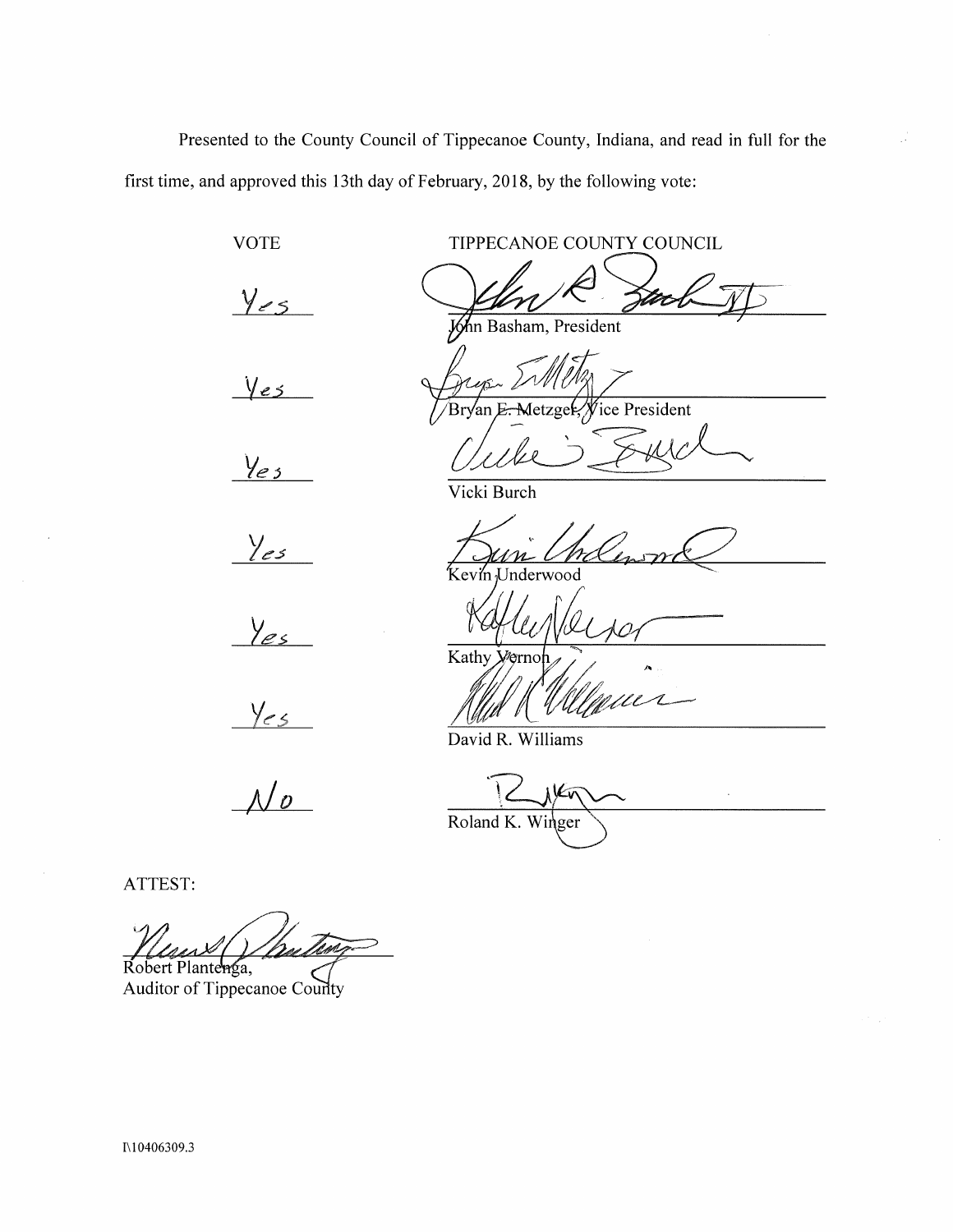Presented to the County Council of Tippecanoe County, Indiana, and read in full for the second time, and approved this *Apri/*<br>second time, and approved this *A*sth day of **March**, 2018, by the following vote:

VOTE TIPPECANOE COUNTY COUNCIL *'(*  Ann Basham, President  $\sqrt{ }$ Bryan E. Metzger, Vice President *c/Z0*  Vicki Burch ra<br>1  $\sqrt{}$ Kevin Underwood y

y

 $\overline{\text{Kathy}}$ Vernon

David R. Willfams

<u>Alsent</u>

Roland K. Winger

ATTEST:

Robert Plantenga,

Auditor of Tippecanoe County